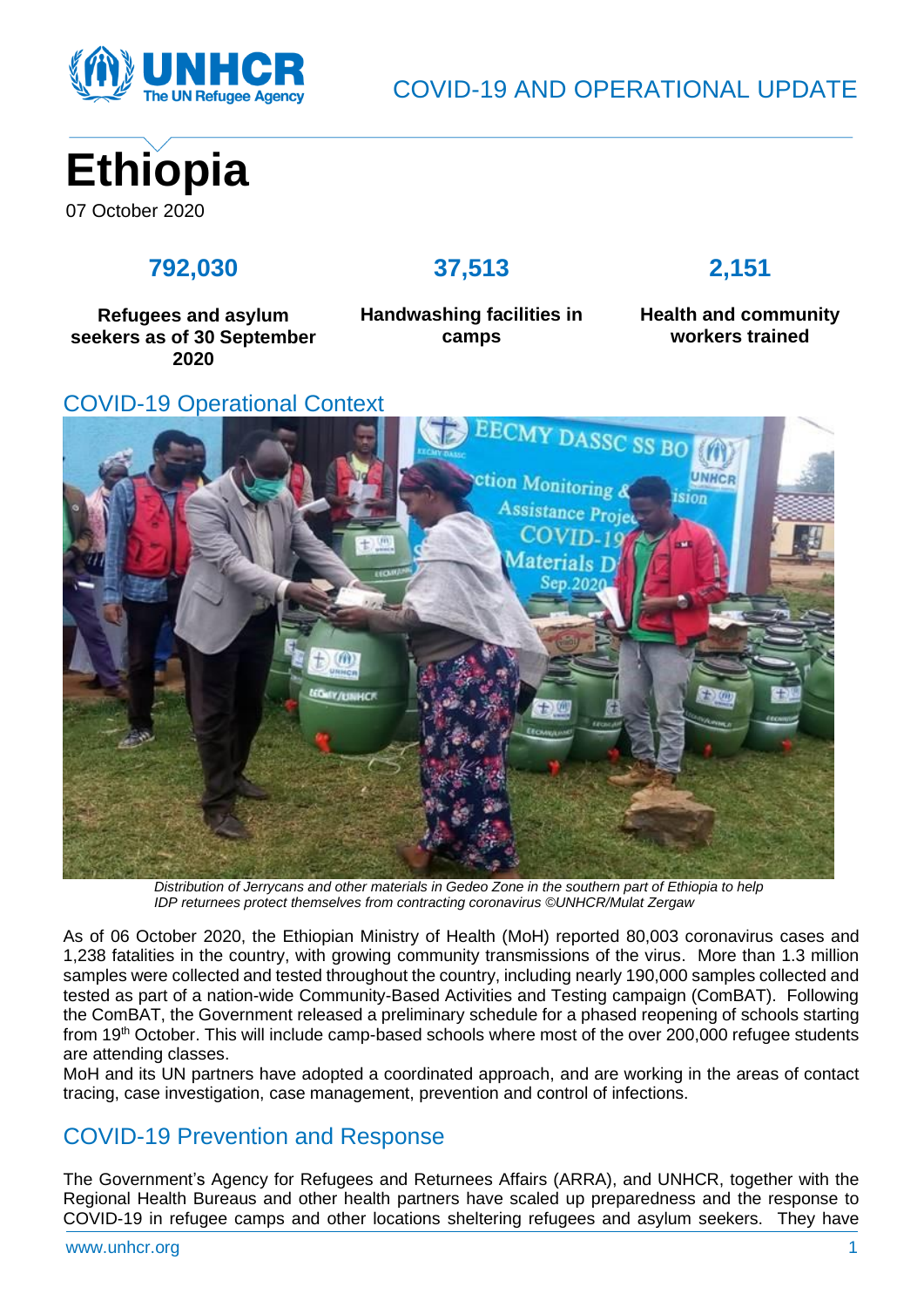enhanced communication and hygiene and are continuously working to reduce overcrowding to curb the spread of the virus. The supplies of water and soap continue to be enhanced, together with the installation of handwashing stations, strengthening health services, equipping isolation and quarantine centers and the provision of personal protective equipment for health care workers, first responders and others.

- **900,000** disposable gloves, **525** Infrared Thermometers, and **24,500** surgical masks have arrived in the country, which will be distributed to the different refugee camps following customs clearance. This is in addition to **340,000 face masks** already distributed by UNHCR.
- **37,513 handwashing stations** have been installed in communal centres and households in all the 26 refugee camps to promote regular handwashing with soap. **36,128** of these have been installed in refugee households and **1,385** were set up in communal facilities providing services to refugees and asylum seekers. More will need to be done to ensure that every refugee household has a handwashing facility.
- Over **2,150** trained **health and community outreach workers** are actively engaged in awareness raising, case investigation and management, as well as mitigation, prevention and control of the virus. They include **410** health care workers, **16** laboratory technicians and **1,719** community outreach workers who are serving both the refugees and the communities hosting them. In addition, refugee representatives, Refugee Outreach Volunteers (ROVs), women, youth and child committees and other community representatives were trained and are actively engaged to ensure that basic preventive measures are observed in the communities.
- The daily average per capita **water distribution** in the refugee camps stands at 19 liters, with three refugee camps out of 26 receiving less than 15 liters per person per day. UNHCR, ARRA and partners are working to ensure that all refugees have access to adequate potable water in keeping with the minimum international standards.
- **ISolation facilities**, known as Temporary Assessment Units, have been set up in all refugee camps to temporarily quarantine possible suspected COVID-19 cases pending their transfer to Government isolation and treatment facilities, if necessary. UNHCR is working to equip these facilities and extend support to the Government-run treatment centers which are also accessible to refugees. Recently, UNHCR provided **160** hospital beds and **170** mattresses to help furnish the camp-based isolation centres in Melkadida. It also donated medical equipment to the Governmentrun COVID-19 treatment centre in Dollo Ado and **100** coverall gowns to the Gambella Regional Health Bureau for use by medical personnel who are collecting samples for testing. In the Afar Region, sheltering thousands of refugees in Aysaita and Barahle Camps, UNHCR supported the equipping of two Government quarantine facilities, providing **40** beds, mattress and beddings, two **10,000-litre** water tanks and **four pedal hand-washing machines.**
- In the capital, Addis Ababa, where over **33,000** urban refugees reside, UNHCR is **communicating with the refugees** via telephone helplines, WhatsApp and Telegram groups. Refugee Outreach Volunteers (ROVs) and refugee leaders are also helping raise awareness. In order to meet additional expenses for soap and other sanitary materials, UNHCR provides an additional allowance of 300 Ethiopian Birr (US\$ 8.6) per person per month, to those refugees entitled to monthly living allowances.
- UNHCR is **supporting the inter-agency COVID-19 response to the IDP situation** in the country, distributing non-food items, equipping isolation and quarantine centers and providing community communication.

## COVID Impact and Challenges

**Health Impact:** Re-allocation of much of UNHCR's limited health budget to the COVID-19 prevention and response efforts could result in a strain on the provision of regular health services in the refugee camps, and this may pose challenges in continuity of disease control programmes such as for HIV, TB and Malaria.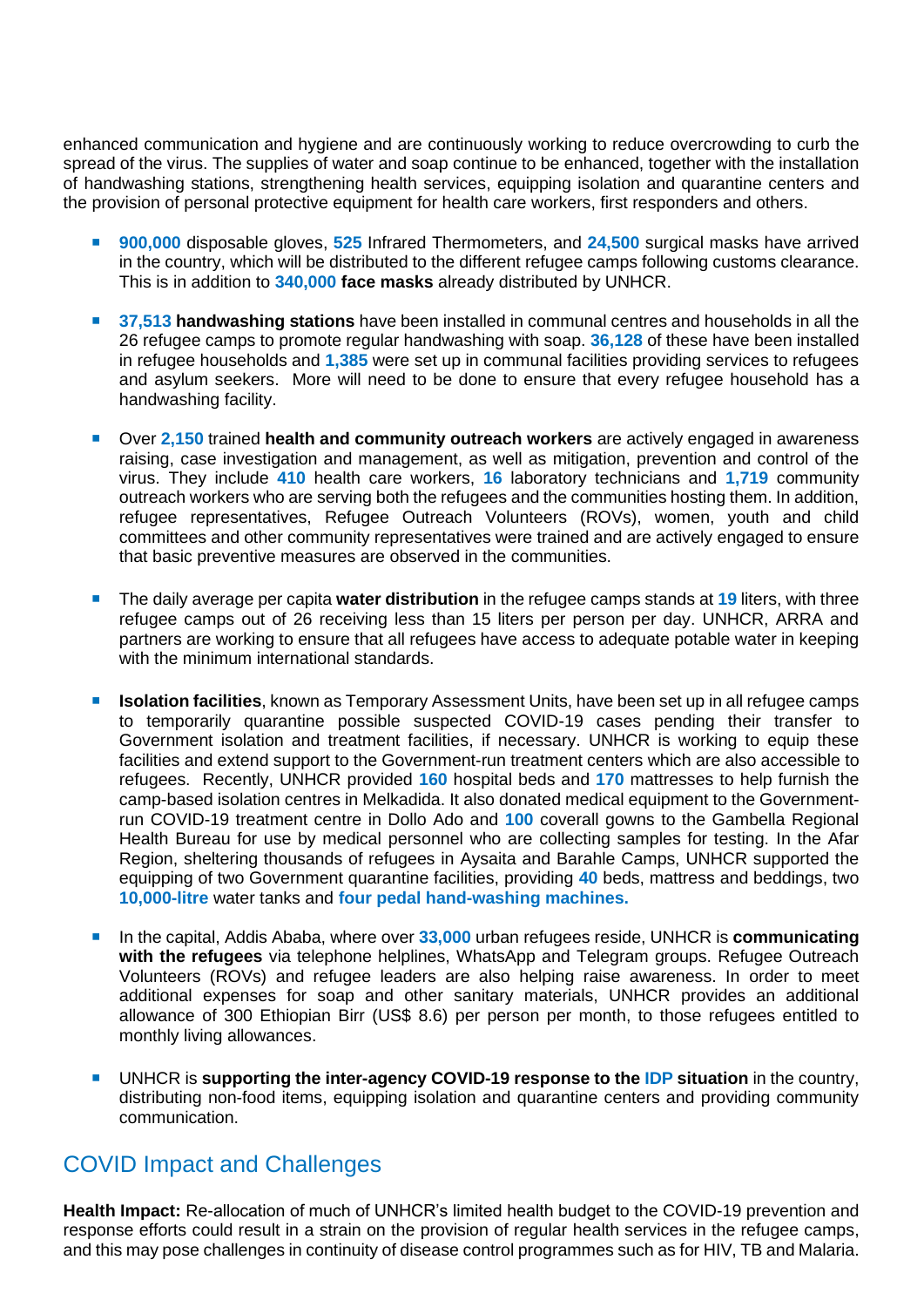

The reallocation of funds may also negatively impact the efforts made towards the control of noncommunicable diseases including diabetes, hypertension and mental health.

**Economic impact**: UNHCR continues to monitor the economic impacts of COVID-19 in refugee hosting areas. In Sub-Office Melkadida in the Somali Regional State, harvesting and sales of agriculture produce have been taking place in all nine established irrigation schemes, generating income for refugee and host community farmers. However, farmers are reporting low market prices as a result of COVID-19-related disruptions to transport linkages to areas serving as major markets for onion produce. UNHCR is working to linking the cooperatives with potential buyers in cities closer to the production area.

Refugees in many of the camps indicate that the pandemic has negatively affected their food and economic security, with some mentioning that opportunities for maintaining their self-reliance through income earned by working as daily laborers are now limited due to COVID-19. Others, who run small-scale businesses have also reported significant reductions in business opportunities for them.

UNHCR received **USD 9.8 million** out of its financial requirements of **USD 34.7 million** for the COVID-19 response. The funding shortfall coupled with delayed delivery of international procurement orders of PPEs, medicines and medical supplies are among the key challenges hampering the response efforts. The delays were caused largely due to the general slackening of global air traffic and international shipments, which are gradually easing. There is no testing machine in Melkadida, and samples are being transported to Jijiga for testing, posing a considerable logistical challenge.



**New arrivals in Gambella**: Out of the 8,220 new arrivals at the Pagak Reception Centre in Gambella, 2,516 were relocated to Ngueniyyel Refugee Camp where they were isolated for 14 days before being assigned family shelters. Of those who completed the quarantine period, 1,328 were L3 registered and issued with proof of registration documents, ration cards and ID cards as appropriate. More than 5,700 new arrivals are still in Pagak awaiting relocation. In the meantime, they are receiving protection and emergency assistance.

**Flood response**: Heavy rainfall in many parts of Ethiopia has destroyed property, damaged livelihoods and displaced thousands across the country. UNHCR is providing emergency aid in different parts of the country to support 80,000 flood-displaced people in the Jigjiga and Melkadida areas in the Somali Region as well as in the Afar Region. In the Afar Region, flash floods in four Aysaita kebeles (lowest administrative structure), led to the displacement of an additional 670 families. Floods have blocked the road linking Samara and Aysaita Woreda, forcing humanitarian workers and others to use a detour. Furthermore, huge swarms of desert locusts have infested 84,460 acres of land in Aysaita Woreda, one of two the Woredas hosting refugees.



**Shelter construction and distribution of NFIs:** Construction of 30 additinoal shelters in Mate Toma Kebele, Bule Hora Woreda of West Guji Zone, is progressing well. This is in addtion to the completion of 70 shelters that were constructed by UNHCR and its partner Action for the Needy in Ethiopia (ANE) for the benefit of vulnrable families. Similary, 20 shelters are being constructed in Baya kebele of Kochore Woreda, within Gedeo zone. During the reporting period, UNHCR distributed an assortment of non-food relief items, including 2,384 bars of soap, 909 blankets, 383 buckets, 600 kitchen sets, 989 mosquito nets, 1,189